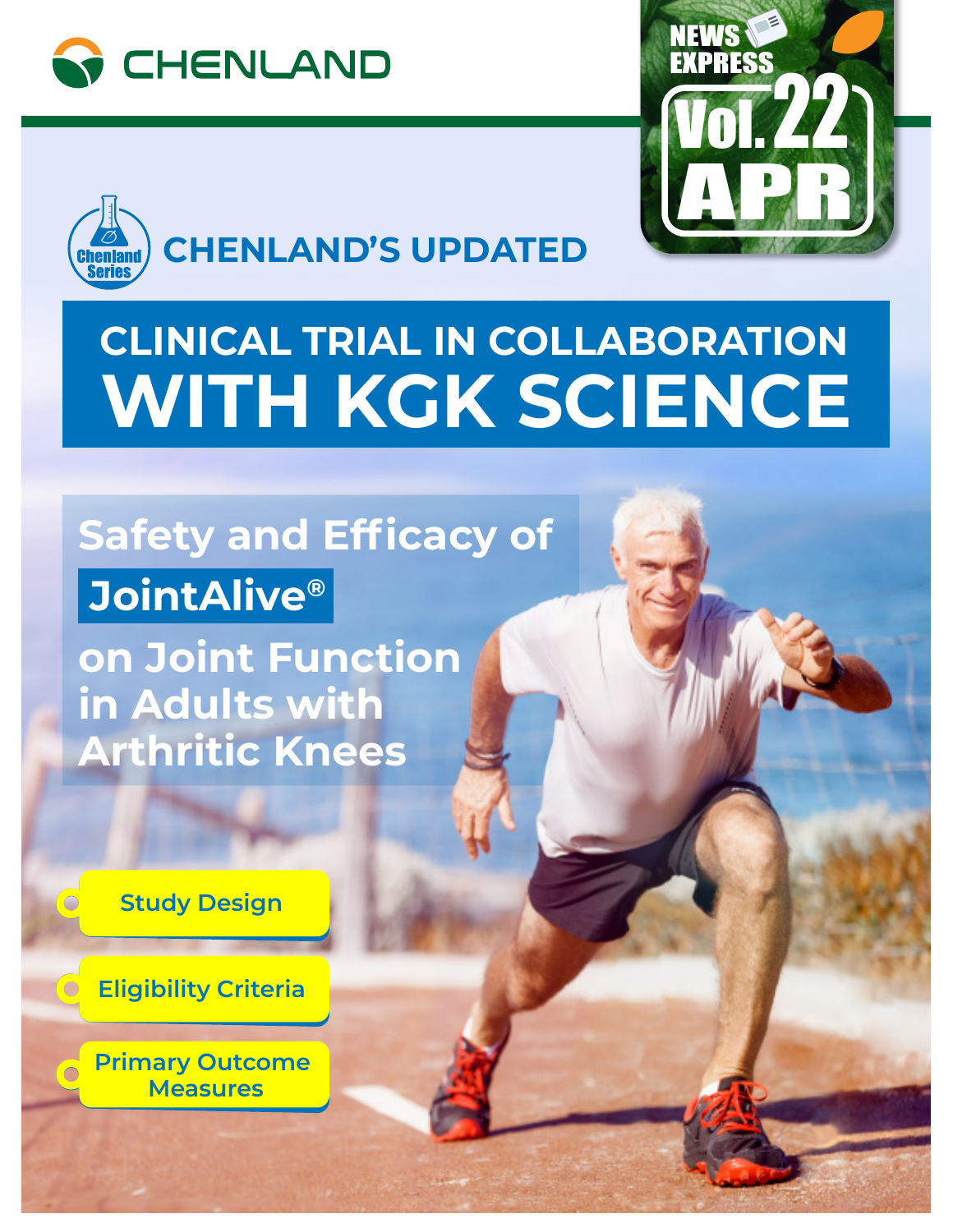Osteoarthritis (OA) is a joint disorder caused by the wear and tear of repetitive motion; as a result, the joint's protective cartilage gradually wears down. The lifetime risk of developing OA in the knee with symptoms including pain, aching, and

stiffness, is 40% in men and 47% in women. It is estimated that approximately 19% of Americans aged 45 and older are affected by Knee OA. Knee OA accounts for 83% of the total OA (all types) global burden. Pain and stiffness in the knees, a large weight-bearing joint, often leads to disability which interferes with day-to-day quality of life and demands expensive medical intervention. Due to the limitations of current OA treatment methods, there is

an increasing demand for effective and safe alternatives, such as natural health products with pain-relieving potential.

The investigational product, JointAlive®, is a supplement designed to alleviate knee OA symptoms and to improve knee functionality. The present study will investigate the safety and efficacy of JointAlive® in reducing knee OA symptoms and improving joint functionality in an otherwise healthy adult population with mild to moderate knee OA. JointAlive® is a proprietary blend of *Epimedium Brevicornum Maxim* leaves, *Dioscorea Nipponica Makino rhizome*, *Salvia Miltoiorrhiza Bunge Root and rhizome*. To further verify the efficacy of JointAlive® and to build on the results of the previous research, Chenland has begun a new clinical

trial on the safety and efficacy of JointAlive® on knee-joint function in adults with knee arthritis. This study is being performed in collaboration with KGK Science Inc.

## **Study Design**

**Study Type:** Interventional (Clinical Trial)

### **Estimated Enrollment: <sup>X</sup>** 72



**Official Title:** A Randomized, Double-blind, Placebo-controlled, Parallel Study to Investigate the Safety and Efficacy of JointAlive® on Improving Knee Joint Function in Adults with Mild to Moderate Knee Osteoarthritis

## **Eligibility Criteria**